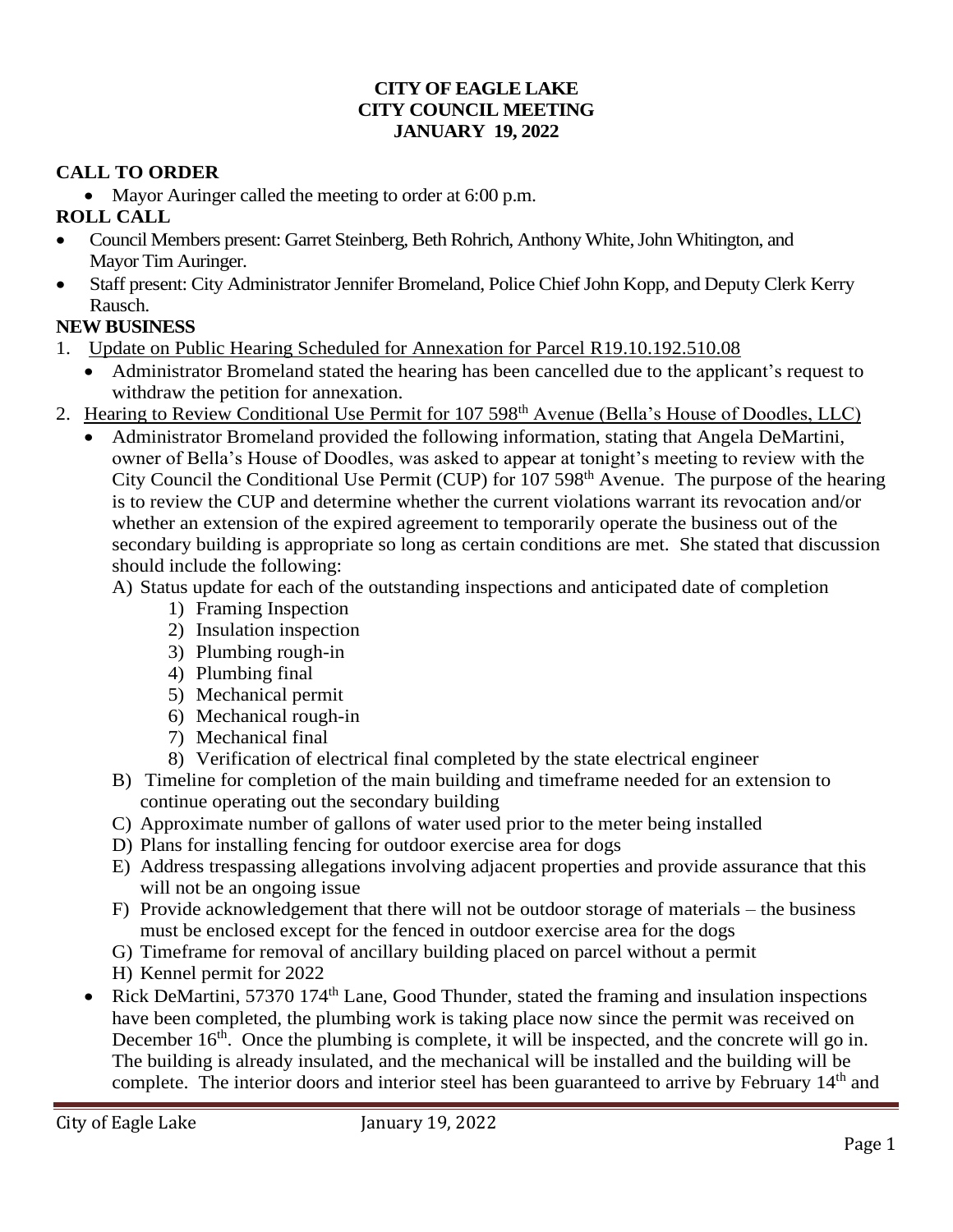asked for a certified letter from the contractor that it would be received by the February 14, 2022 date and if materials cannot be received by the February  $14<sup>th</sup>$  date Mr. DeMartini will break his contract and purchase these materials at Menards to complete the construction. He should know this by February 1, 2022. Mr. DeMartini is forecasting the building will be complete and occupancy approved by April  $15<sup>th</sup>$  and the parking lot concrete and fence completed by June  $15<sup>th</sup>$ . He stated he was unaware that the water meter was not installed and that they started using their water in November. He asked that Council consider looking at their current water usage and back bill them for two months or compare Scott Borgmeier's water usage now and when there were using his water to determine what their water usage used to be and then bill them according for the past two months. Mr. DeMartini also stated that the plumber should complete his work in 1-2 days, but with the frost in the ground he is expecting it to take one week. It will be heated to get the frost out. Mr. DeMartini stated the mechanical permit has already been applied for and purchased from Schwartz.

- Council stated that a fencing permit for the kennel run will need to be applied for and will need to be inspected, that trespassing on neighboring properties needs to stop and that feces needs to be cleaned up.
- Administrator Bromeland will follow up to ensure that inspections are completed. She stated there is a recorded tank agreement allowing the use of an LP tank until a gas line becomes available to connect to. Confirmation is still needed to verify that the framing and insulation inspections have been completed.
- Rick and Angela DeMartini stated that she spoke with her attorney about the trespassing and that all 18 of her employees have received a mass text advising to remain on the business's property and pick up feces and to not drive through the neighbor's lot and that if they got caught they would be terminated immediately. Rick DeMartini stated he believes that people are using the access on Mr. Johnson's property, going through their and Mr. Borgmeier's properties to get to Casey's and that he has video showing who is coming through. He went on to state that once the concrete and curbing is installed this would prevent people from driving through. Angela stated that she thinks people think this is an access road. Mr. DeMartini stated there will be a trailer placed east to west to stop people from driving through.
- Council stated that when their project construction is complete that there will be no outside storage allowed as is stipulated by zoning code for this district. Mr. DeMartini stated there is no intend for outdoor storage, except a trailer occasionally. Council indicated that they would look into other businesses who are storing items outdoors in this zoning district and that all equipment has to be indoors.
- Mayor Auringer also stated that any dumpster will need to be fully enclosed with a dumpster enclosure and that the ancillary building has not been permitted. Mr. DeMartini was asked what his timeframe for removing this building is. Mr. DeMartini stated he is hoping to keep the ancillary building there, that it is a shed and has its own foundation and has five skids. It was custom built by Dakota Sheds, has spray foamed insulation, the electrical in done and has its own water. He also stated that the intention was always to bring it to the new location for overflow or a sick bay because it has four kennels inside. Mayor Auringer stated this was never relayed to the Council and that he would like to see the building gone immediately. Mr. DeMartini stated he did not know sheds needed to be permitted and that they live in the country and don't know city rules and that they are just trying to have a business here and that Angela employees 18 people with a payroll over \$100,000 from June to January  $1<sup>st</sup>$ . She expects to employ over 30 people when she goes fulltime with over \$200,000 in payroll. He went on to state that the land is frozen and that to remove the ancillary building (shed), the land would need to be heated/chipped away and that he would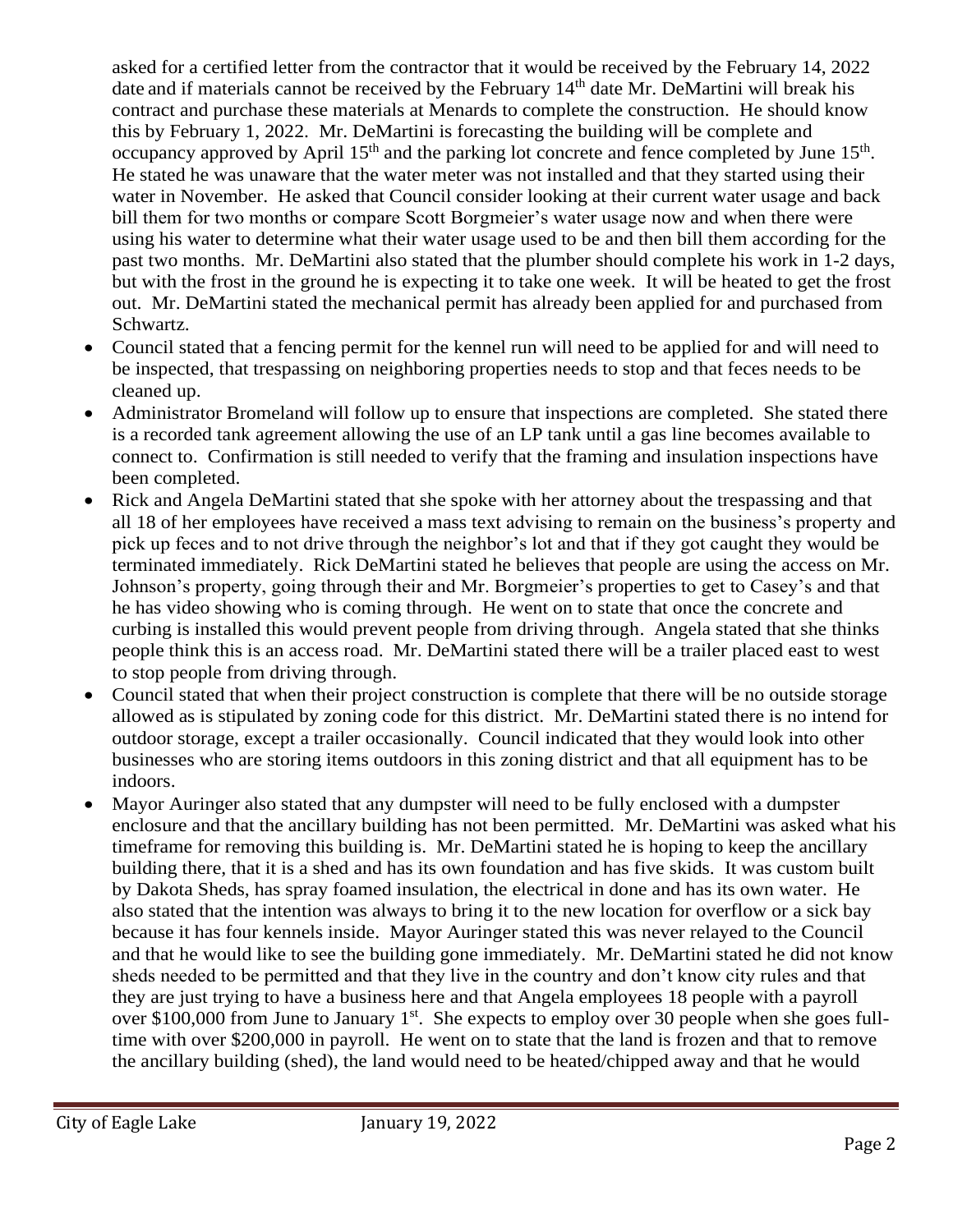need to ask Dakota Storage Buildings to move the shed. If is required to be moved, he asked that he be given until spring to do so.

- Mayor Auringer reminded the DeMartini's that they have a signed CUP and agreement with the City. Mr. DeMartini stated that he thought the agreement was to have the building up by January 1<sup>st</sup> and that it is his fault that it is not ready for occupancy. He also stated that the plumbing permit was pulled in August and not received until December and that this delay was not communicated with the City.
- Administrator Bromeland explained that a kennel license has not been issued for 2022 and that staff would like Council direction as to issuing a kennel license in view of the violations to agreement and CUP. City Attorney, Chris Kennedy stated it is typical for kennel licenses to run the calendar year and that Council will want to limit the number of dogs on the premise. Mayor Auringer stated he feels the kennel process may need to be reviewed.
- Mrs. DeMartini stated that her facility is not just for breeding, that it is similar to the Paw, but on a smaller scale. She provides boarding, daycare, grooming and retail services. Both Mr. and Mrs. DeMartini stated they are looking at a maximum of 35 dogs on premise at a given time, that they currently have 18 5 x 10-foot kennels in the garage structure, are looking to install eight more in the main building, and that puppies are not included in the total number of dogs on premise. They also stated they would like to have more kennels in the ancillary building. The also stated they stopped using the ancillary building as part of their business effective immediately after the January 3, 2022 City Council meeting.
- Chris Kennedy stated that city code currently states that a dog does not need to be licensed if it is under 90 days old.
- Mayor Auringer stated the CUP allows for unannounced surprised inspections, which Mayor Auringer intends to look at. His concern personally is what is going on on-site. Mr. and Mrs. DeMartini stated the Council is welcome to stop in any time. Also addresses was the fact the that the state license only stipulates the maximum of 10 breeding dogs, not the number of dogs on premise.
- Mayor Auringer also stated that the intent of the signed agreement was for the temporary utilization of the garage until the main building was constructed. The DeMartini's indicated they need to continue utilizing the garage as part of their business operations to make the business work.
- Council discussion included that they feel the completion date of April 15, 2022 is optimistic, that the Council was hoping to see a written presentation of the dates for project completion. Also discussed were the current 18 kennels plus 8 more in the main building which totals 26 kennels and the anticipated maximum of 35 dogs on site at a given time and where all the dogs would be located. Discussion also included if all kennels are full and some of the dogs do not get along, where they will be located/housed. This is why they would like to use the ancillary building. The main building would be used for daycare, grooming, 24 hours doggy wash, and offices. The garage would be used for kennels and that since this is a tall building, it will help with the noise being heard from outside. Council responded with a suggestion that the number of dogs be limited to the number of kennels they have. The DeMartini's stated that daycare dogs do not hold a kennel space, that they are located in the indoor or outdoor play area. The indoor play area is divided into three sections, the dogs are assessed as to friendliness, and then it is determined which area they will be staying in. It a dog needs to be placed in a kennel it will use one that it not being used at that time. She also stated there is always staff present with the daycare dogs. She does not count daycare dogs in the kenneled animal count. She went on to state that she needs the garage as part of the business and that if she is unable to use it as such she may just as well move out. Constructions costs have increased over original anticipated costs.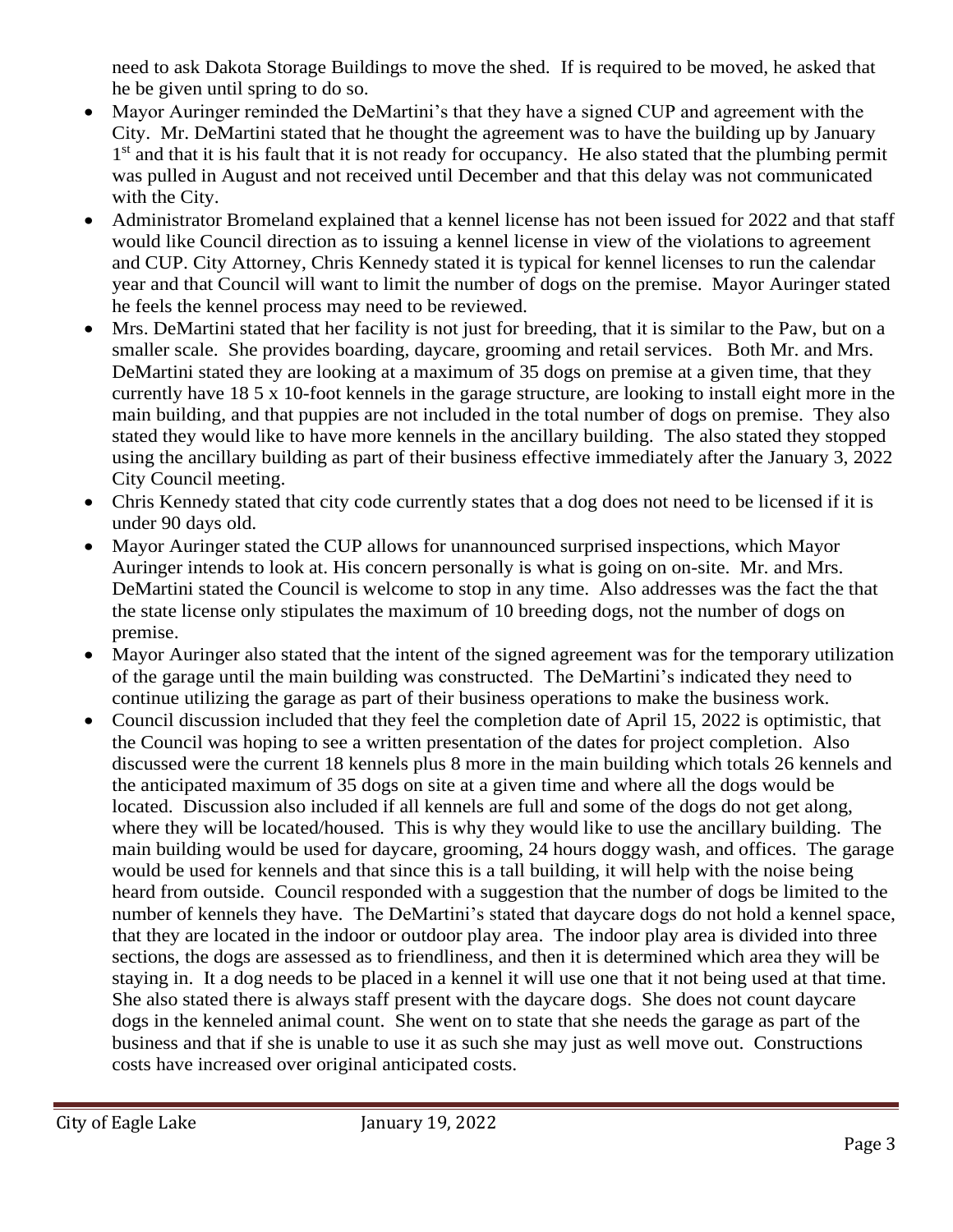- Council indicated they would like to look at all aspects of the business at this time to ensure that all issues and concerns are addressed for both the City Council and the DeMartini's. It was also stated the business plan presented to Council originally was very clear, in that the garage would only be used as a storage warehouse, and that the DeMartini's knew when they moved in that they would use this building as a location for dogs and that the original agreement was never followed; that the DeMartini's plans did not match the business plan they presented Council and that Council needs to receive their actual business plan for all the buildings. Mr. DeMartini stated that the original plans presented to Council needed to be changed due to building code requirements.
- Council asked if the DeMartini's had any other plans for their business which were not included in the CUP and signed agreement. They stated they have the amount of green space they need for the dogs. The business plan the Council has states 8 kennels and that they currently have 18 and intend to expand on that. The DeMartini's stated they have no other business plans. Angela stated their vision has not change and that going forward, if she needs to make one building work, she will have to. She also stated she needs both buildings.
- Chris Kennedy explained the process to amend the CUP, stating the CUP runs with the land and does not usually include buildings. He stated that Council can limit the number of dogs and kennels on the premise, as well as the size of the kennels. He also stated Council should consider fencing, concrete, blacktop, the maximum number of kennels and the size of kennels. He also stated that it is the DeMartini's responsibility, not the City's, to know the city's code/laws and abide by them and that if they are not abiding by then to then accept the consequences. He also recommended the DeMartini's read city code which is online on the City's website. Mr. DeMartini stated he would be contacting the City all the time in the future.
- Mayor Auringer stated the three options before Council include: 1) allow the two primary buildings and the ancillary building and consider the CUP altogether, 2) Rescind the CUP, in which case a closed meeting would need to be scheduled, and 3) have the DeMartini's return to the City Council meeting with additional information for a new CUP which would need a public hearing. Nothing would need to go to the Planning Commission. The CUP could be strengthened, as the city attorney recommended, as to the maximum number of dogs on site, whether the entire perimeter of property would need to be fenced.
- Council discussion included understanding the material issue, with a new business plan should be submitted. All proper procedures need to be followed.
- Mr. DeMartini stated originally, he was planning to use the garage as his shop and to store his dump truck and that his other option would be to store it at his father-in-law's house. He also stated that Angela did not know what she was getting into when she started this business, that originally there was going to be breeding and grooming at the building. Since then, they have added to doggy day care and kennel portion of the business.
- Mrs. DeMartini stated that the on-site vet will not happen, she may have a veterinary technician for her private use. She has two groomers who are currently in training. She also stated that she has checked with other businesses and learned that it is the local ordinance which controls the number of dogs a business can have on site at a given time.
- Mr. DeMartini stated their kennels are 5 feet by 10 feet and that all dogs have their own kennels, except occasionally two of their breeding dogs may share a kennel. Chris Kennedy stated there is a rule that dogs cannot be handled in a negligent manor, there is no given human to dog ratio.
- Council stated they no longer want to hear "I don't know" or "I didn't know" as an answer, that the owners need to know.
- Council stated if there are delays in construction the DeMartini's need to communicate this with staff immediately and directed the DeMartini's to provide City Council with a modified business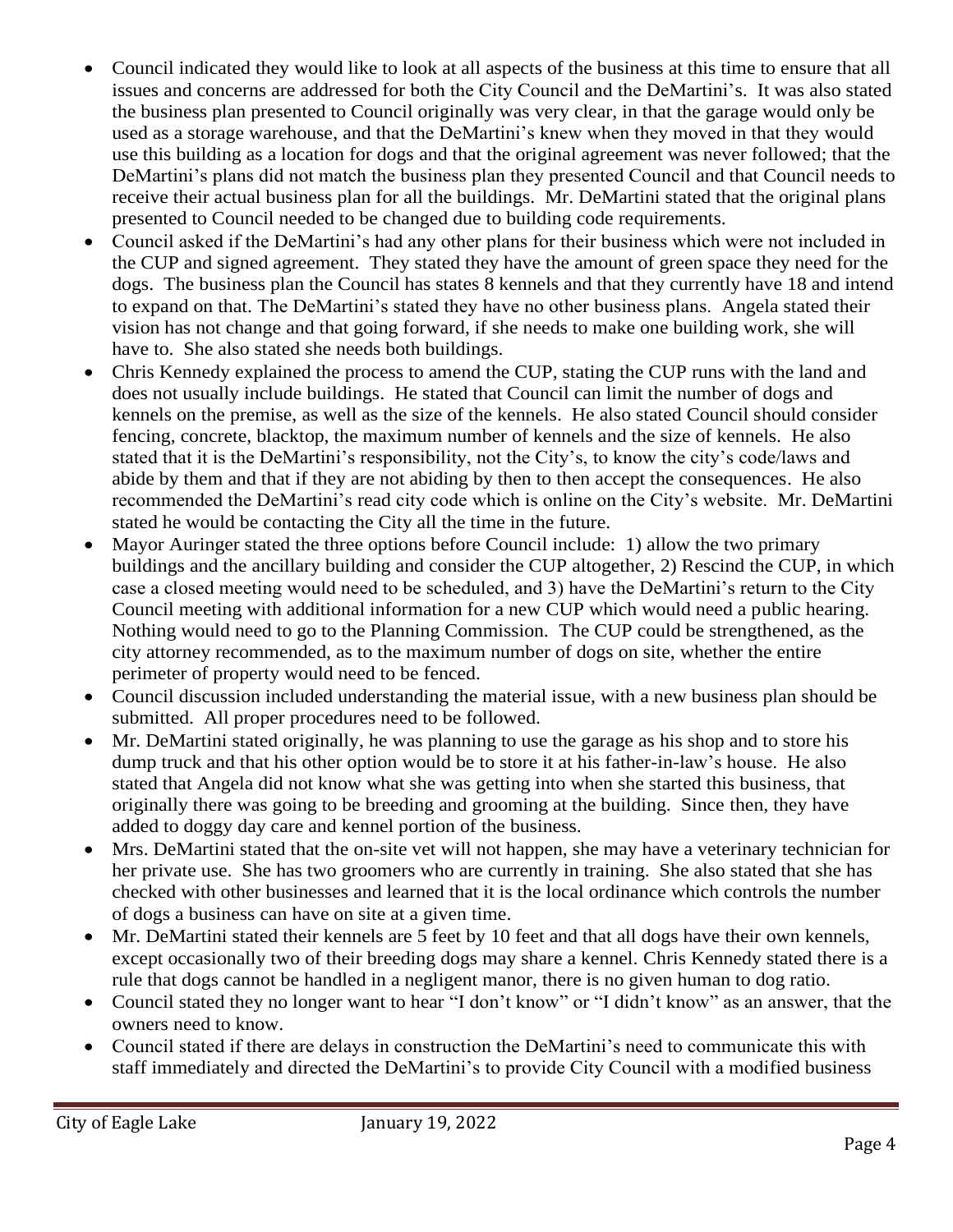plan, intended use of each building, and include all aspects of the business and accurate use of the buildings. A clear and accurate statement of their needs must be presented to Council.

- Chris Kennedy laid out a timeline for the recommended process, stating an updated business plan, and the intended use of each building needs to be submitted by February  $20<sup>th</sup>$ , the City Council will review this at the March 7<sup>th</sup> City Council meeting, and that a public hearing will be scheduled for the April City Council meeting. He also stated it will be City Council's responsibility to determine what is appropriate for the space and that staff will need two weeks to review the information provided prior to it going before Council.
- Mayor Auringer summarized the following: complete the check list items, review of the business plan, how that looks with the number of dogs and clearly indicate the use of each building on the premise so the CUP for the entire property can be reviewed by Council. Also needed is an accurate, modified business plan. Mayor Auringer also stated the current CUP will need to be followed during this process.
- Mr. DeMartini asked about fencing materials required. Administrator Bromeland stated a chain link fence would be sufficient and that a privacy fence is not required. Mr. DeMartini stated they will do their best to control dog barking while the dogs are outside. This could be determined at the public hearing. He also asked if he could plow snow into the ditch. He was directed to contact Blue Earth Council Engineer on this issue. He was directed to keep the fire hydrant area clean.
- The permitting process is a separate issue from the CUP.
- Council indicated they would also like to see addressed parking plans and number of stalls to ensure parking needs are met and also the plans for garbage storage/enclosure. The parking plan was filed with the site plan, the DeMartini's are currently taking their garbage home with them.
- The permitting of the third building will be separate from the CUP. The reason staff was not comfortable with the use of this building and that it did not match the original conditional use permit. Initially when we thought it was a shed it would be handled differently than being used as park of operation of the business.
- Council asked for an update of construction progress at the March 7th City Council meeting, since materials should be delivered by February 15th, either in writing or in person.
- Administrator Bromeland will provide the DeMartini's with a follow-up of items discussed tonight and items they need to provide the City.
- Council consensus was to move forward with the DeMartini's presenting a new business plan and the timeline which Mr. Kennedy presented.
- 3. 317 LeRay Avenue and Next Steps for Nuisance Abatement Action
	- Administrator Bromeland explained that discussion took place at the January 3<sup>rd</sup> City Council meeting regarding the property at 317 LeRay Avenue and alleged nuisance violations related to storing sheet metal. A letter was sent to the property owner by legal counsel on January  $4<sup>th</sup>$ , giving the property owner seven days to contact the City with a plan to bring the property into compliance within the next fourteen days. The property owner did contact Chief of Police John Kopp within the seven-day timeframe but has not yet brought the property into compliance within the fourteenday timeframe given.
	- Chief Kopp stated he spoke with the property owner and the person with the dumpster. The owner of the dumpster (Chad Petersen) told Chief Kopp that he has a trailer to move the dumpster which is currently at Topper's Plus for service. Chief Kopp told him about tonight's meeting. Chief Kopp also stated that the police department is monitoring and documenting daily the issue of the property being brought into compliance. To date the property is not in compliance and a long trailer with two junk vehicles is parked on the roadway.